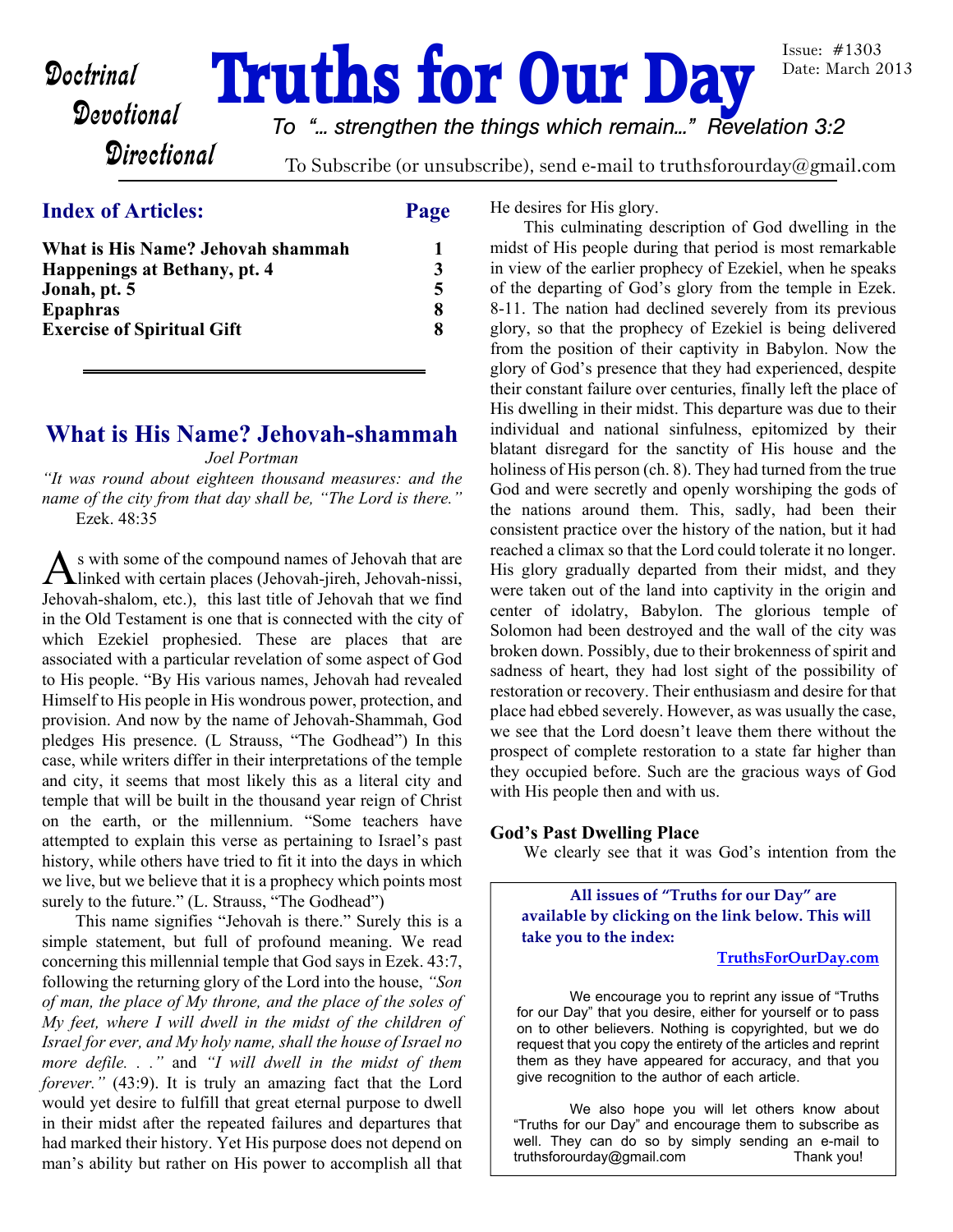beginning to dwell in close relationship with men. His creatorial work brought a man into existence who had the capacity to know and experience fellowship with God, being made in "the image of God" (Gen. 1:27), and who had received life by a personal in-breathing by God (2:7). God coming down to walk in the garden in the cool of the day (Gen. 3:8) and calling for Adam suggests that this had been His practice and enjoyment before sin entered to destroy that fellowship. However, sin entered through the disobedience of one, resulting in that relationship being broken.

However, we read of those who walked with God, such as Enoch (Gen. 5:21) and Noah (6:9), despite the existence of evil in the world, as well as the LORD coming to Abraham's tent in Gen. 18:1, thus showing that such a relationship with a gracious God was yet possible for those who diligently seek Him (Heb. 11:6). What was true then is yet true today, and that privilege to experience the reality of the Lord's presence with a believer in daily life is yet possible, but the conditions are also the same, since how *"Can two walk together, except they be agreed?"* (Amos 3:3). Conformity to His holy person and spiritual exercise to seek Him is always an essential feature of this fellowship. In every age or place, individuals who respond to God and obey His Word can enjoy that blessed reality of walking with God; it is always His desire to do so.

The reality of God dwelling amidst His people was one of the main purposes for the tabernacle in the wilderness and the temple that Solomon constructed. The words of Solomon's prayer at the dedication of the temple were, *"The LORD said that he would dwell in the thick darkness. I have surely built thee an house to dwell in, a settled place for thee to abide in for ever."* (1 Kings 8:12-13). Again he said, *"But will God indeed dwell on the earth? Behold, the heaven and heaven of heavens cannot contain thee; how much less this house that I have builded?"* (8:27). We read in Isa. 66:1, *"Thus saith the LORD, The heaven is my throne, and the earth is my footstool: where is the house that ye build unto me? and where is the place of my rest?"* Again in Acts 17:24, Paul says*, "God that made the world and all things therein, seeing that he is Lord of heaven and earth, dwelleth not in temples made with hands."* His infinite presence fills the heavens and the earth. Yet the truth is that it is His desire to dwell among men, and that presence can be known by faithful saints. He made His presence known through the conditions He demanded in those centers and in the responsive exercise of the people who were so associated with those places. The cloudy pillar of the Shekineh glory of His presence was towering over the Holy of Holies in their midst, a constant reminder of the greatness and glory of the One who was present among them. That presence separated them from other people, for even Balaam had to exclaim, *"The Lord his God is with*

*him, and the shout of a king is among them,"* (Num. 23:21). A consideration of the awesome reality of that presence makes one wonder how they could act so contrary to His Person and depart unto the worship of and practices of false gods with no power or glory. However, we won't criticize them severely since we recognize the same tendencies in ourselves and realize the same kind of failure to give proper honor to His Name.

#### **God's Present Dwelling**

 One expression of that divine purpose was seen when our blessed Lord came into humanity by way of incarnation. *"The Word was made flesh and dwelt among us,"* (John 1:14). He was *"Emmanuel. . .God with us"* (Mt. 1:23). It was the very real presence of God upon earth during those years of our Lord's fragrant and fruitful ministry. He came to reveal the Father (John 14:9), and those who knew Him well recognized in Him a *"glory as of an only begotten with a Father, full of grace and truth,"* (John 1:14, JND).

 As in the past, believers today can experience the presence of the Lord with them. We have His promise that He will never leave us nor forsake us (Heb. 13:5). Paul knew His presence with Him in the prison and at his trial (2 Tim. 4:17). The disciples were startled and then comforted by His presence when He came walking on the water and then was received into their boat (Mt. 14:25, Jn. 6:19). He comes to His own in times of distress, walks with them in trial, supports them in daily life. His desire is to dwell with them (John 14:18, 21). Believers can enjoy the closest relationship with Him, being individually described as "temple of the Holy Ghost which is in you," (1 Cor. 6:19), and this truth is intended to guard our lives from uncleanness and every form of evil. Again in 2 Cor. 6:16, we read that believers are *"temple of the living God; as God hath said, I will dwell in them, and walk in them; and I will be their God, and they shall be My people."* That being the case, it requires each to live a holy life consistent with His character and expressing the reality of His presence.

 Collectively, the local assembly can know the presence of the Lord dwelling in their midst. An assembly that has been gathered to Him by the Holy Spirit is "house of God" in character, or possibly better, it is a "household" of God. It is a company of believers who know genuine relationship with Him and recognize His presence corporately. We often think of His promise in Matt. 18:20, that in such an established gathering of believers in a location, He is in the midst. This is more than a casual coming together of Christians; it is an established congregation of saints who have come out from other associations that are contrary to His Name and Person and are identified under His Name and submissive to His lordship. They are carrying out the mind of God in heaven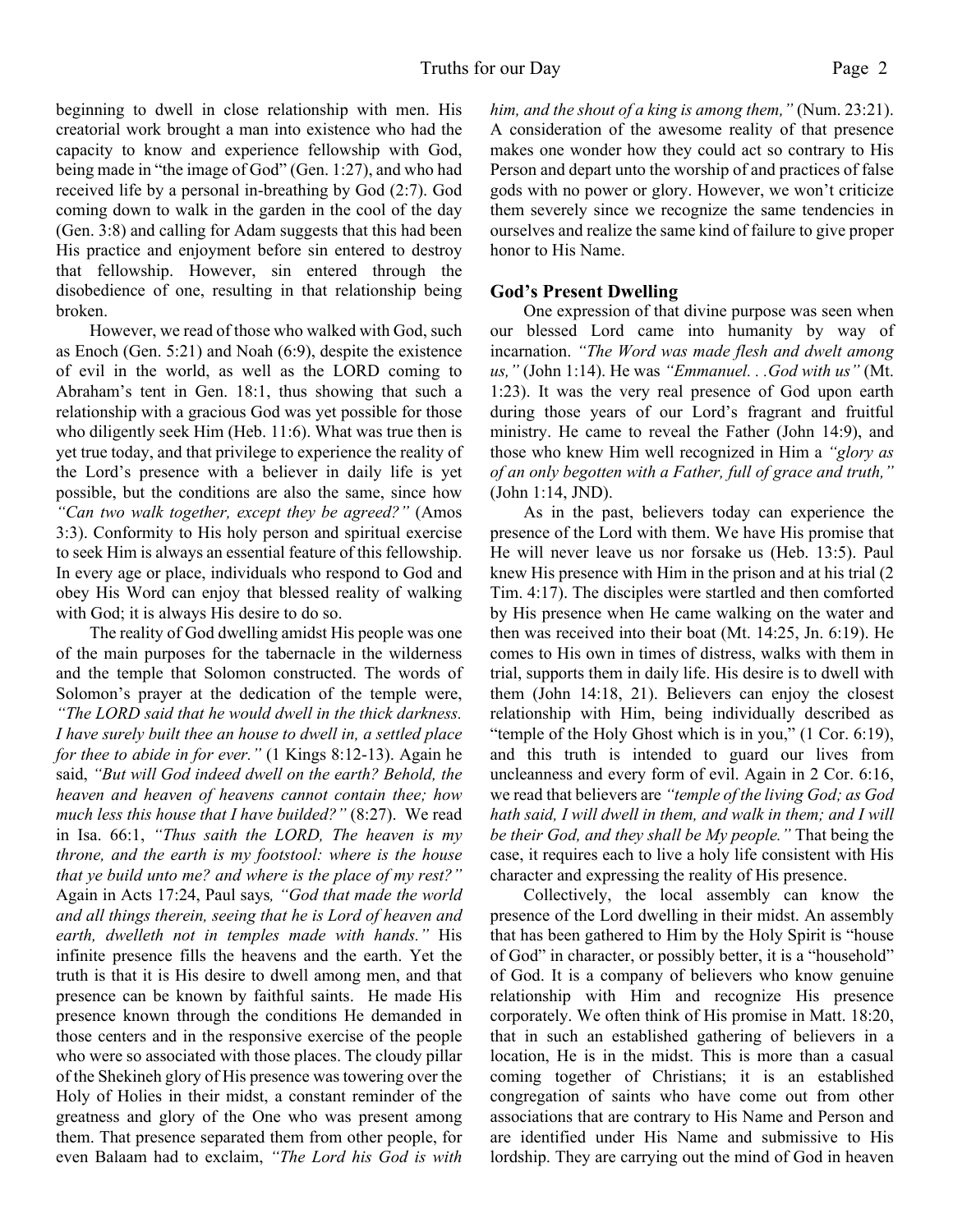on earth (18:18), and manifesting that this is the desire of their hearts in action. Such a promise of His presence is not to be assumed carelessly, for we read concerning the assembly in Ephesus that the Lord would remove their lampstand if they did not repent (Rev. 2:5). Their cold orthodoxy and correct doctrine wasn't enough to preserve them from suffering the loss of that essential aspect of testimony. The Lord in the midst of the lampstands (Rev. 1:12-13) was there to examine and correct their failures so that they might be restored and maintained in testimony. It is a truth most precious to an exercised child of God to know the genuine reality of the Lord personally in his or her life as well as the same when the believers gather together and compose an assembly of the saints.

#### **God's Future Dwelling**

 The careful description of the temple shown to Ezekiel indicates the concern God has that His dwelling among Israel in this earth in that period will be exactly according to His purpose. Much as He gave definite instructions for building the tabernacle and the temple, we find details in this grand temple, which shows us that for God to dwell on earth, the conditions must be suited to His presence. He condescends to dwell among men, but only on His own terms. The only One who could build such a temple is the Lord Himself, so we read in Zech. 6:12-15 that it is the Man whose name is the Branch, the Messiah, who will *"build the temple of the Lord"* and He shall bear the glory as He sits and rules upon His throne.

 However, it seems that the city lacks detailed description. Mr. Fred Cundick ("The Book of Ezekiel"), says, "The name of the city is "Jehovah Shammah" meaning, "The Lord is there," declaring that the divine purpose of love is realized. The prophet does not dwell on the purpose of the city, its activities and administration. All that matters to him is the presence of God; this transcends everything. *Ordered living in the presence of God is the pathway to unity*. Perhaps one of the greatest defects in present local assemblies is that they are not sufficiently stamped with the realization that "the Lord is there.""

 But if that is true in the Millennial scene, what will it be in the eternal day? We read in Rev. 21:3, as John sees the holy city, new Jerusalem coming down out of heaven, he hears the voice that says, *"Behold, the tabernacle of God is with men, and he will dwell with them, and they shall be his people, and God himself shall be with them, and be their God."* We read concerning that city that it has *"the glory of God,"* (v.11), and further that the *"Lord God Almighty and the Lamb are the temple of it."* (v. 23). In that new heaven and new earth, righteousness will reign, and all the vestiges of sin will be removed entirely so that there will be nothing inconsistent with God's character and that great desire of His heart will be realized, "The Lord is there."

 May we know something of that blessed reality in our lives and in local assemblies in our day, the presence of the Lord being there, in our midst! **§**

**It is impossible for God to meet His saints in the way of fellowship, except in the path of obedience. When they are out of that path, He meets them with correction, in order to bring them into fellowship with Himself.** R. C. Chapman

#### **Happenings at Bethany, pt. 4**

*Gilson Villegas, Venezuela* (from "La Sana Doctrina" #312, March-April 2011)

R ight after the **quality** of the gift is mentioned, we are<br>told that the perfume was "very costly" (John 12:3). told that the perfume was "very costly" (John 12:3). Actually, it had much more value than the estimation of Judas ("more than 300 pence", v.5), since we see that here the "very costly" corresponds to her appreciation of God. In human terms, the value of that which Mary offered corresponded to an ordinary worker's salary for a year of his work. Most certainly we can say more, if we take into account that Mary wasn't a rich woman, something we conclude from the fact that she had to do routine housework because there wasn't a servant in the house in Bethany. Remember that Martha was upset with much work to do, so that she asked the Lord to have Mary help her. It represented, therefore, a great sacrifice of that devoted woman; sacrifice, we say, that only eternity will be able to declare its value, but that which the Lord knows how to evaluate justly.

 But, also we can see the public or collective **utility** of that offering, because "the house was filled with the odor of the ointment," (v. 3). This indicates to us how far an expansive wave of profound appreciation from a heart devoted to the Lord can reach. If *"one sinner destroyeth much good,"* (Ecc. 9:18), a worshiper spreads much good. When I study the theme of "filled houses" in the Holy Scripture, I am very impressed with what we have here, because in Ex. 40:34, the glory of the Lord filled the earthly house (the tabernacle) as a response to the obedience of Moses, who did all *"according to all that the Lord commanded him,"* (Ex. 40:16). In Isaiah 6, *"the house was filled with smoke"* (v. 4), as a response to the recognized glory of the exalted Lord, "sitting on a throne, high and lifted up," (v. 1). Also, in the future (as we see in Ezekiel 43), the glory of the Lord filled the house (Ez. 43:5) as a response to the cleanliness of the people that formerly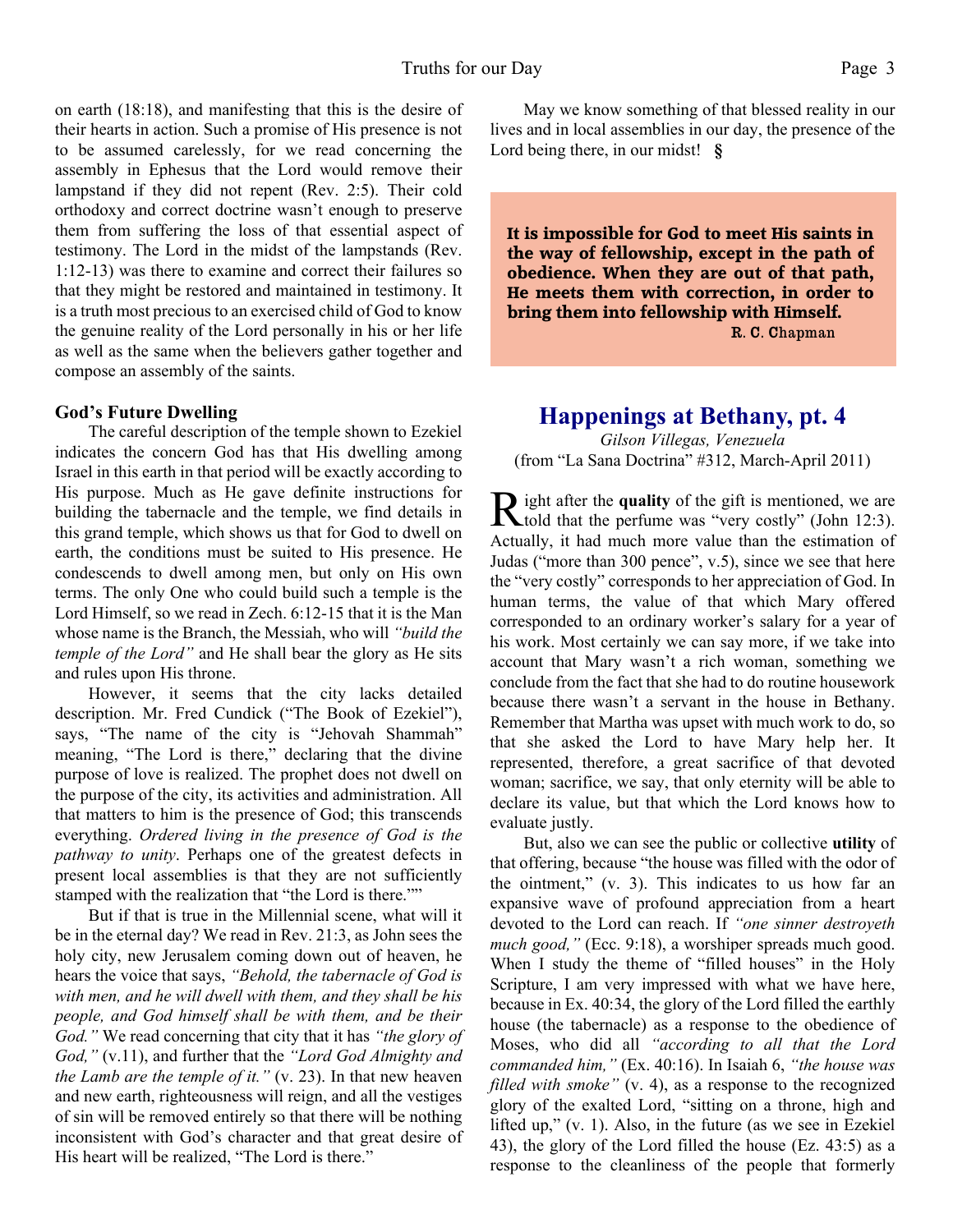profaned his holy name with their fornication and idolatry. In the same way, in Luke 14 we have the case of the man who makes a great supper and his great desire is, said he, *"that my house may be filled,"* a desire that will be fulfilled, in one sense, when *"the fullness of the Gentiles be come in,"* (Rom. 11:25). In this case, the house will be filled as a response to the desire of the God of heaven and His work through His servants.

 But, to come to the supper in Bethany, the house was filled with the odor of the ointment as a response to the devotion of a simple believer. This should fill our dear sisters with joy and purpose. If there were many more "Mary's" such as she was who sought to honor their Lord in this way, how much more perfume would fill each assembly?

**Integrity** is another characteristic that Mary's act displayed, since Mark 14:3 tells us that Mary poured out the perfume on the Lord's head, but in John, we note that the ointment had descended as far as His feet. This was where Mary stooped to dry His feet with her hair, indicating that the entirety of that ointment, from the top of His head to the feet, converted the body of the Lord into one fragrant object. This is what the bride of the Song did with respect to her beloved (5:11) to whom she describes his graces from the Head (v. 11) to his legs (v. 15). Touching this, there are many glories concerning Him and many aspects of His glorious person that could be considered so that it is sad that, many times during the Lord's Supper, the saints are occupied with only one aspect of His work and Person. This makes the thoughts of that meeting repetitive. With sadness we say it, but we know brethren that almost never go farther than the wounds in the hands and feet of the Lord.

 Leaving this aspect, we continue to notice the **totality** of the offering. Again, looking at the passage in Mark 14:3, we note that this saintly believer didn't reserve this vase of alabaster that contained the ointment for herself, but that she broke it, completely offering what she had brought to her Lord. In this respect, we are often like Ananias and Safira, in that we express generosity to the Lord and promise much to Him, but, in the hour of truth, we only skimpily give a negligible portion, robbing Him. Honestly, brethren, I tremble to think that, in the Judgment Seat of Christ, it will come to the light not only what we give to the Lord and His cause, but also that which with stinginess we reserve for ourselves.

 Also we read in Mark 14:8, where the same Lord says, *"She* (Mary) *is come aforehand to anoint My body to the burying,"* which speaks to us of the **opportunity** of this offering, because it seems like Mary understood, much more than the disciples, that the body of the Lord would not go to corruption and that, also, it would be useless to guard this until the tomb. Contrariwise, other holy women went with aromatic spices the first day of the week to anoint the body in the sepulcher (thinking that He was dead), but they had forever lost the opportunity. Considering the lessons from this point, I have in my mind many young believers, who think that "some day" they will dedicate themselves to serve the Lord, not understanding that the opportunity is NOW, and that the possibility of a future consecration and service is a sad parallel with the attitude of the unconverted that postpone their salvation time after time. If we say to them that now is the acceptable time, we need to convince ourselves that for us who are saved, so far as consecration and service is concerned, the acceptable day also is today. We remember that it is during the day that we need to work, because *"the night cometh, when no one can work"* (John 9:4). The time for service will pass and the opportunity will be lost forever.

 Another detail, often forgotten, is that of the **reciprocity** of what Mary offered. She wasn't seeking personal advantages when she decided to anoint the Lord. But it is impossible to love Him and serve Him without this implying marvelous spiritual benefits. For this reason, when she anointed and dried the feet of the Lord with her hair, I am convinced, there wasn't in all of Bethany, for many days, more fragrant hair than that of Mary. In this respect, the expression, "God is no man's debtor," has not lost its meaning for much use, and it is here illustrated in the truth in the story of Mary and her offering. It is like the story of the queen of Sheba and Solomon, where she brought great riches to the king: *"And she gave the king an hundred and twenty talents of gold, and of spices very great store, and precious stones:there came no more such abundance of spices as these which the queen of Sheba gave to king Solomon.*" (1 Kings 10:10), but in the parallel account in the second book of Chronicles we read, *"And king Solomon gave to the queen of Sheba all her desire, whatsoever she asked, beside that which she had brought unto the king."* (2 Chron. 9:12). Our heavenly Solomon has a heart more grateful than an earthly and the generosity of His hand cannot be compared with any mortal.

 But, stranger that it seems, it is necessary to speak about the **unpopularity** of that offering, because by comparing the story in the three evangelists, we note that what began in the heart of Judas (consider how he despised the offering of Mary) was changed into a collective complaint, showing that the other disciples had been contaminated with that terrible root that in their midst was producing "gall and wormwood," (Deut. 29:18).

 Without doubt, in many circles called "Christian," the holiness and devotion in the life of believers doesn't enjoy much popularity. The popular is a free and relaxed life and, sadly, even in the complacent view of the "leaders" of the congregation. Frequently we hear the bitter criticism of those dear sisters that, out of their convictions and devotion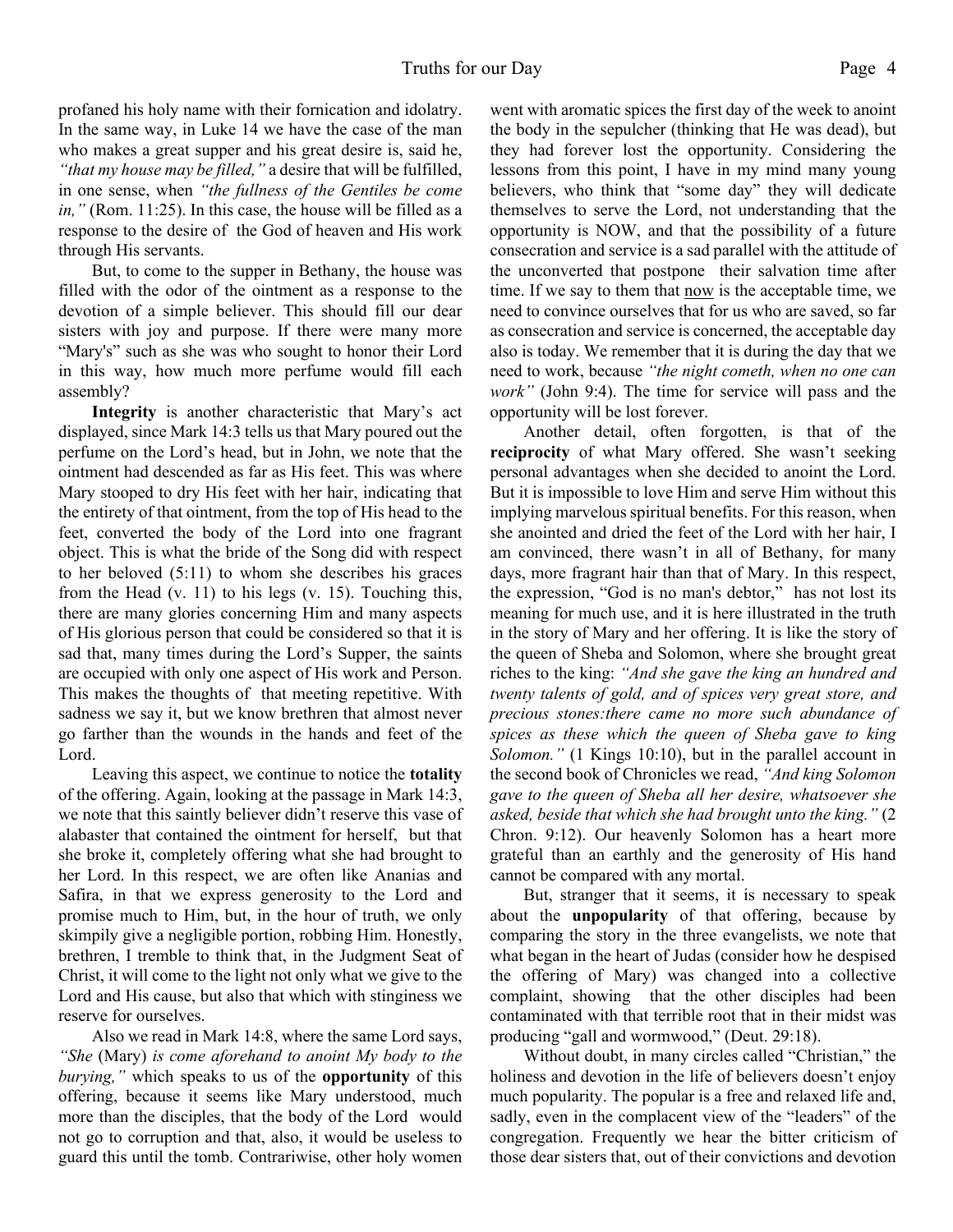to the Lord, maintain their uncut hair, their honest clothing and their bodies free from the vain jewelry of this world. We say to these that the reward and the approval of God is more certain when those saints are faithful to Him, and carries more weight than the environment of adversity that is around them. The holiness and devotion of the faithful isn't seeking the applause of these "christian" circles, nor much less, the approval of this ungodly world. Aspire to the greater divine reward, the *"Well done, thou good and faithful servant...."* (Mat. 25:21, 23).

 So, to follow our meditation, we won't fail to mention the **permanency** of the offering of Mary, because the same words of the Lord say that the fragrance of what Mary did will go on through ages and will transcend all places: *"Verily I say unto you, wheresoever this gospel shall be preached in the whole world, there shall also this, that this woman hath done, be told for a memorial of her."* (Matt. 26:13). She wasn't thinking that her devoted action to Christ would be entered in the "Guinness" of God and that this mark would remain invincible during all this period of grace, but this is how God appreciates the love of His own!

 Finally, the Lord says something that makes us think of the **application** of the offering: *"She hath done what she could"* (Mark. 14:8). In the lips of Christ, this expression has a sense radically distinct from that which any of our mouths has, because, when we want to excuse our own failure or poor performance before some business, we say simply, "Well, I did what I could." But this *"She hath done what she could,"* signifies that Mary put all her will and power into that ointment. The Lord recognizes that, if she could have done more, Mary would have done more. The offering was proportional to the resources that she had. Blessed Lord, who doesn't demand more than our abilities, but who praises when we have used them without reserve for His glory! Because of this, He says, *"She hath done a good work on me."* (Mark 14:6).

 Now, when one comes to the last chapter of Luke, we meet with what happened in Bethany, an event that defies any qualification. We refer to the moment of the ascension, when the Lord took his disciples out *"as far as to Bethany, and He lifted up His hands, and blessed them,"* (Luke 24:50). This event closes, speaking chronologically, the activities of the Lord in this dear place, leaving thus, Bethany, in the remembrance of His own as the place where for the last time they received the blessing of their Lord and Savior.

 Also, they saw Him leave, but there wasn't a sad note in that separation, because even when *"He was parted from them"* those disciples knew that the Lord was seated *"carried up into heaven,"* (v. 51). The following verses say that after they "worshiped Him" they returned to Jerusalem with great joy, praising and blessing God in the temple. In all this we can see a picture of the interaction of the believers

and the Beloved Savior. Also we have been taken out, and we have been brought to a place where we can appreciate the glories of Him that was *"received up into glory,"* and can receive the blessing of the outstretched hands. (The same hands of the creation – Psalm 19:1, of the redemption – John 20:20, of the protection – John 10:28, now they are the hands of divine blessing). We can bow ourselves before Him in an expression of profound worship, and move in our lives here manifesting the genuine joy that the Savior and salvation produce. And it is before a world that should be invited to receive what we are and have in Him. **§** (Concluded)

The chief excellency of Faith is that it brings us into fellowship with God. Abel—the first spoken of in Heb. 11—is commended, not because of any great deed on man's account, but because he worshipped God acceptably. Nevertheless, if we trust God, there is no limit to the power of Faith, whatever the thing to be done. R. C. Chapman

#### **Jonah,** Part 5 *Steve Walvatne*

#### **The Mariners**

*"Then the mariners were afraid, and cried every man unto his god, and cast forth the wares that were in the ship into the sea, to lighten it of them…"* (v.5).

A n oft-repeated idiom speaks of "pouring" or "rubbing"<br>Salt into a wound, thereby intensifying its pain. In a n oft-repeated idiom speaks of "pouring" or "rubbing" sense, that idiom strikes close to what we find here. The Hebrew word "mariner" derives from a word meaning "salt," referring to the salty waters on which these men sailed. Thus, the name "salts" or "mariners." Jonah thought to ease his wounded conscience by joining these men on their vessel, but the opposite happened. Because of the storm, these mariners afflicted Jonah's conscience more than ever, forcing him eventually, to admit the error of his way.

 We read more of these mariners than we do of the Ninevites, suggesting the importance of Jonah's spiritual recovery. Diverse in nature, all clung tightly to their pagan superstitions, and were judged "the hardiest of all people…a profane kind of people…esteemed the Nazareth of the world, out of which cometh no good" (Thomas Fuller: "A Comment on Ruth and Notes upon Jonah"). Yet, Jonah's record of them is praiseworthy, especially regarding their treatment of him. Their feelings and subsequent reactions, however, fluctuate across the page like the waves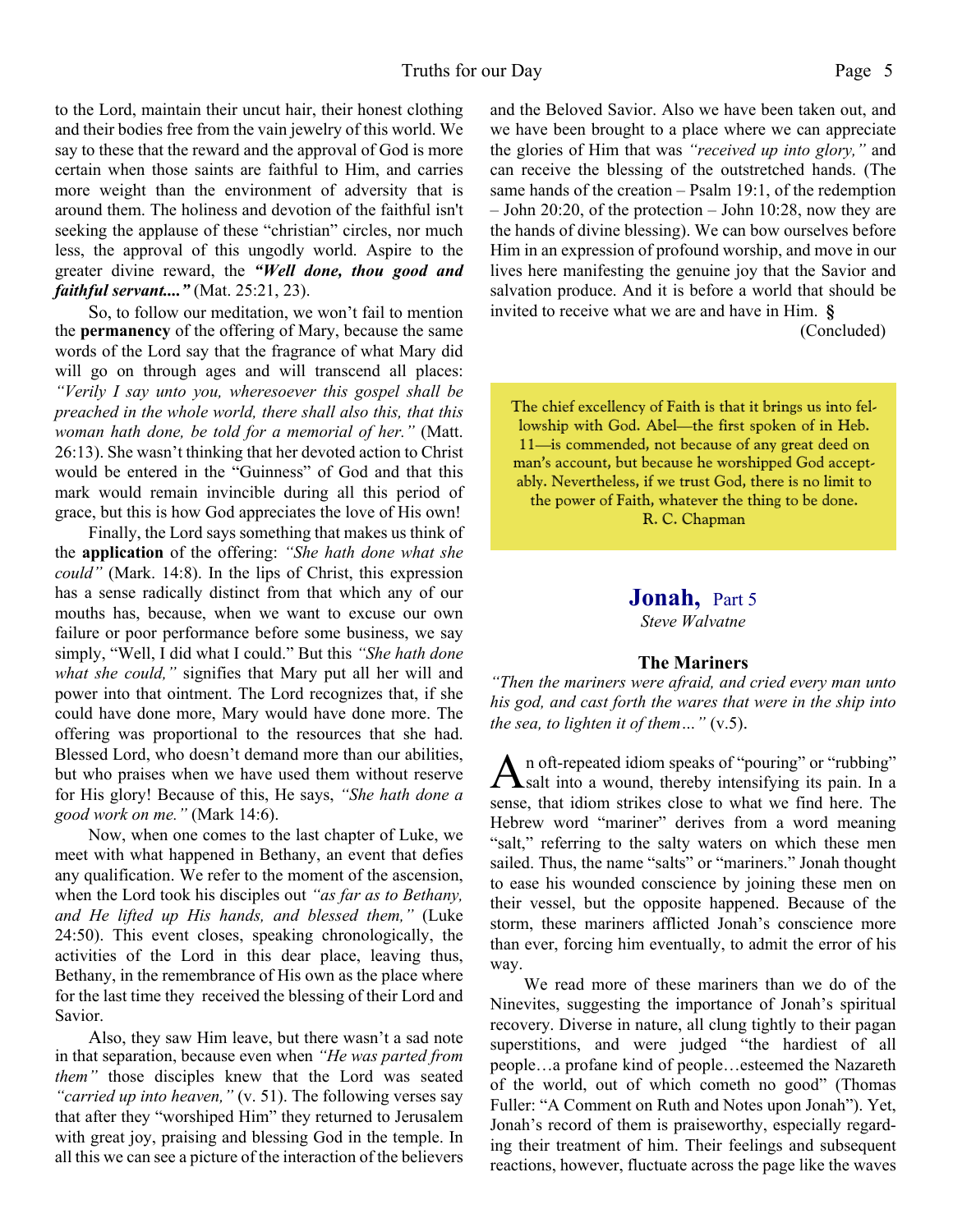that surrounded them. For instance, PANIC led to PRAYER, LOSS to LOTS, INQUIRIES to INTERVEN-TION, and SURRENDER to SACRIFICE. These we'll briefly examine, by looking at the mariners under eight headings, noting their:

- 1. Consternation
- 2. Invocation
- 3. Elimination
- 4. Investigation
- 5. Interogation
- 6. Determination
- 7. Resignation
- 8. Veneration

#### **Consternation**

*"Then the mariners were afraid…exceedingly afraid…the men feared the Lord exceedingly…"* (vv.5, 10, 16). Paul exclaimed in Romans 11:33, *"How unsearchable are His judgments* (decrees), *and His ways past finding out!"* "[God's] wisdom," said Fred Stallan, "leads Him to choose what ends are best and what are the most suitable means to achieve the ends He determines" (What the Bible Teaches: "Romans"). We trace this repeatedly in Scripture and see it here. To recover Jonah, Jehovah stirred the sea and then the sailors. He might have afflicted Jonah personally, but instead, chose to alter conditions around him, thereby revealing the prophet's rebellion and spurring repentance. Thus, He blessed others, while healing Jonah as well.

 The fact that seasoned sailors were "afraid," underscores the peculiar nature of this storm. Never had they encountered something so magnificent and mysterious. As things worsened, they trembled more; not just at the storm, but at the Person behind it. They were jolted to a belief in Jehovah's existence and gained a profound respect for His authority and power. Says Proverbs 1:7, *"The fear of the Lord is the beginning of knowledge…"* A wholesome fear of God is commendable in saints and sinners. The current "do-as-I-please" attitude pervading society and affecting Christians, signals gross moral decline and spiritual ignorance. *"Let us have grace, whereby we may serve God acceptably with reverence and godly fear"* (Heb. 12:28).

#### **Invocation**

*"Then the mariners…cried every man unto his god…"* (v.5). Prayer was undoubtedly rare among these sailors, yet now they're convening a prayer meeting in a most unusual place. They "cried every man," or literally, "cried out, each one" (NET Bible), showing all were involved. While their pleas were misdirected, their intent was worthy. In fact, prayer was their first response after fear gripped them.

 We believe embedded in the constitution of every individual is the innate sense of a Supreme Being. Sin, however, has blurred man's thinking, leading to a host of false notions concerning Deity. Particularly therefore, when men are in trouble, they cry out like these mariners – every man to "his own god*.*" But as Calvin states, "There is no need of any law, there is no need of any Scriptures; in short, there is no need of any teaching, to enable men to know that this life is in the hand of God…" (Calvin's Commentaries, vol.14). *"For from [the] world's creation the invisible things of Him are perceived, being apprehended by the mind through the things that are made, both His eternal power and divinity – so as to render them inexcusable"* (Rom. 1:20, JND). This "God-consciousness," as seen in our passage, can humble the hardest hearts, culminating in a fuller knowledge of God and His ways. Only a fool would presume to say, *"There is no God"* (Ps. 14:1).

#### **Elimination**

"Then the mariners…cast forth the wares that were in the ship*…*" (v.5). Dire circumstances demanded dire measures. When life is threatened, "things" lose value. The mariners threw all excess cargo, however costly, overboard. It was no easy chore. As Douglas Stuart writes, "There was presumably plenty of cargo on board to retrieve from the hold," and he cites Ezekiel 27:25 as an example, rendering it, "*…*ocean-going ships…filled with heavy cargo" (Word Biblical Commentary, "Jonah"). Perishing sinners feel much like these sailors when they realize their precarious standing before God. Whatever the cost or however great the struggle, their only thought is, *"Sirs, what must I do to be saved?"* (Acts 16:30).

 The apostle Paul also witnessed sailors eliminating goods while on his journey to Rome: *"But the storm being extremely violent on us, on the next day they threw cargo overboard"* (Acts 27:18, JND). That entire scene was illustrative of Paul's life as a Christian. Around him daily was constant turmoil. When he entered Macedonia, for example, he said, *"Our flesh had no rest, but we were troubled on every side; without were fightings, within were fears"* (2 Cor. 7:5; see also, 2 Cor. 6:4-10; 11:23-28). He held to "things" with a light hand, *"But what things were gain to me, those I counted loss for Christ"* (Php. 3:7). In a day when "things" are so prevalent, it might be wise to "lighten" our ship," by getting back to the basics of Christian testimony. In Jonah, however, something more needed elimination and that precipitated an investigation.

#### **Investigation**

*"…Let us cast lots, that we may know for whose cause this evil is upon us…"* (v.7). The mariners now looked inward, among themselves, to find the storm's cause. Desperate, they hurriedly employed an old method of discovery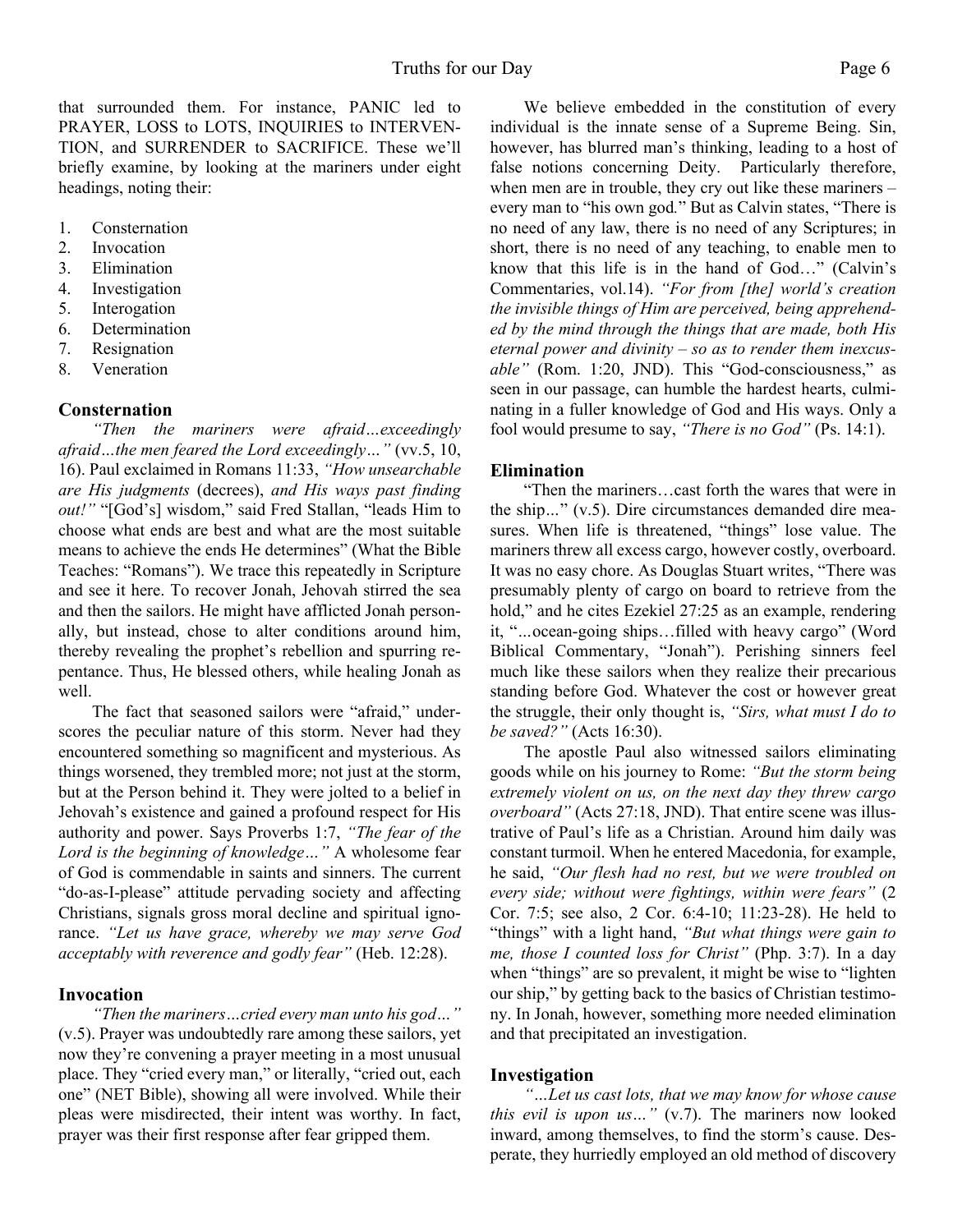– the casting of lots. "They could have been sticks of various lengths, flat stones like coins, or some kind of dice; but their exact nature is unknown" (Herbert Lockyer: "Illustrated Dictionary of the Bible"). That said, Jehovah "condescended to point out the true author of their sufferings, for 'the lot fell upon Jonah'" (George Young: "Lectures on the Book of Jonah"). "Jonah!" The name must have stuck to the tongue of every sailor. "Jonah – thou art the man!" The prophet could never have envisioned this, for all seemed safely concealed until now.

 We could headline the moment in bold print – *"and be sure your sin will find you out"* (Num. 32:23). The eye of Omniscience sees all, and no amount of subtlety can cover unjudged sin for long. Soon, as here, the charade unravels: *"The lot fell upon Jonah."* An escaped criminal once thought to elude authorities by running down a forested hill. Just when freedom looked certain, he stopped and surrendered before officers even approached him. Why? "Because," said he, "I thought every tree was Almighty God," (B. Carradine: "Jonah"). Jonah likely felt similar emotions, when every eye on deck suddenly punctured his shameless facade.

#### **Interogation**

*"Then said they unto him…"* (vv.8-11). The incriminated prophet was showered with questions. Not mere curiosities, for life threatening conditions forbid such folly. Five questions appear in verse 8. First, the mariners wondered, "Why the calamity?" Was it due to their actions, or was Jonah the sole offender? From there, they focused exclusively on Jonah, probing his capacity, activity, nationality, and nativit*y*. They sought any clue that might identify the cause of their problem, for as of yet, Jonah had remained silent.

 The last two questions in verses 10 and 11, bounded between astonishment and despair. *"Why hast thou done this?"* The prophet's actions were incongruous even to a heathen crew. Ignorant souls are quick to discern discrepancies in a believer's walk. Jonah's unfaithfulness weakened his testimony. When he did speak, his words were few. *"What shall we do unto thee, that the sea may be calm unto us?"* It was their final inquiry; they rested their case. Let the prophet pronounce his own punishment, lest they shed "innocent blood" (v.14) and face greater condemnation. In answering, Jonah might have quoted King Saul, *"…Thou hast dealt well with me…"* (1 Sam. 24:18). The man, whose heart was hard towards Nineveh, stood rebuked by the kind regard of just such a people. Jonah would have seen the irony in that.

#### **Determination**

*"Nevertheless the men rowed hard to bring it to the land* ... " (v.13). Jonah's response to the mariners' last inquiry didn't sit well. Perhaps the inconsistency of his walk left them wary of his words. Pressed to throw him overboard, they "rowed hard," or literally, "digged" (hatar) to reach land once more. The word is used to describe burglars who "digged" or "forced" their way into homes. These sailors tried to "force" the vessel to land, but ultimately failed because God stood in their way. As Doctor Gamaliel said to the men of Israel, *"…If it be of God, ye cannot overthrow it; lest haply ye be found even to fight against God"* (Acts 5:39).

 How different was the Saviour's indictment from that of Jonah's! Surrounded by a bloodthirsty mob in Pilate's judgment hall, he could say, *"I looked for some to take pity, but there was none; and for comforters, but I found none"* (Ps. 69:20). The throng's determined sentiment was, *"Away with Him! Away with Him! Crucify Him!"* (Jn.19:15).

He stood condemned in Pilate's hall, He heard the rabbles' cry; The King with none to own His cause, My cause would not deny. A.D. Ackley

Pilate *"had judged that He should be let go"* (Acts 3:13, JND), but the crowd wouldn't hear of it. "Even pagan Pilate was better than the Jews," writes Lenski in his Commentary on the New Testament (Acts).

#### **Resignation**

*"So they took up Jonah, and cast him forth into the sea…"* (v.15). The mariners finally conceded, bowing to Jonah's verdict. Their strenuous efforts had gained little. They had tried to force the boat, but circumstances now forced them into using their final option. Jonah must go overboard to what surely was certain death. No one relished the thought, for as already mentioned, they feared shedding innocent blood, for that was murder. But Jonah was guilty, unlike the "Greater than Jonas" (Matt.12:41) that stood before Pilate (Matt. 27:24).

 An eerie sort of silence must have settled on the boat, as one after another, the fearful sailors moved forward to encircle Jonah for judgment. Together, they grasped the willing victim, and with a mighty swing, heaved him into the churning flood below. Instantly, the prophet was gone. Yet before anyone could reflect on his plight, the winds ceased and the waters stilled as if there had never been a storm at all. "What a sight!" writes William Kelly. "What solemnity must have filled these poor Gentiles! Thereon, we are told, they 'feared Jehovah'…If they cried to Him in their danger, they feared Him yet more when the danger was over" ("Jonah").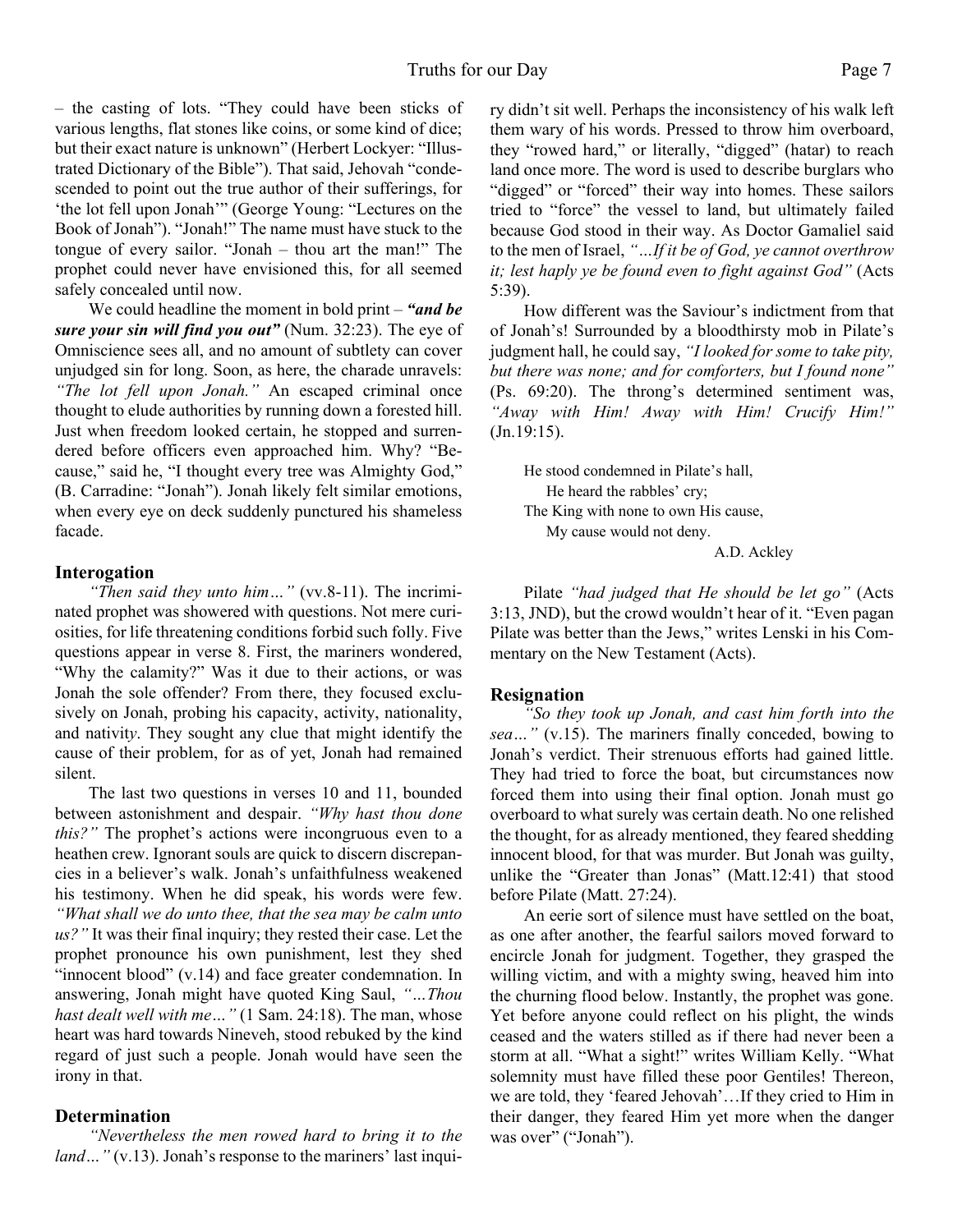#### **Veneration**

*"Then the men feared the Lord exceedingly, and offered a sacrifice unto the Lord, and made vows"* (v.16). Their fear of Jehovah produced sacrifice and vows, or in essence, worship followed by service. The sacrifice may have happened on shore, once the requisite items for offering came to hand. Their vows or promises to God, in lieu of His grace to them, were long-term commitments and may suggest as Douglas Stuart writes, "that the sailors' fear of [Jehovah] was not short-lived." Others agree. G.C. Willis says, "For these heathen men the result was a complete and entire turning to the true and living God" ("Lessons from Jonah"). John Butler adds: "It was the day of days in their lives. We do not hear of them again in Scripture, but the last thing we hear of them – fearing God, sacrificing, making vows – certainly speaks well of them" ("Jonah: The Parochial Prophet").

 Where Jonah failed, God prevailed. Thus it is always, when men are at work. *"Out of the eater came forth meat, and out of the strong came forth sweetness"* (Jdg. 14:4). The blast that battered the backslider's boat was a bearer of mercy to all in its path. While the mariners discovered the true God, Jonah discovered more of God's truth. As Joseph told his brethren: *"God meant it unto good, to bring to pass, as it is this day, to save much people alive"* (Gen. 50:20). **§** *(continued)*

 *May God teach us our folly and our sin and give us grace to humble ourselves before Him on account of it.*

#### **Epaphras**

*Thomas Hay*

#### *"Epaphras our dear fellowservant, who Is for you a faithful minister of Christ.*" Colossians 1:7

The personal names of saints recorded on the pages of<br>the Scriptures shine like the stars of heaven, and like the he personal names of saints recorded on the pages of stars differ in glory. As in nature *"one star differeth from another star in glory,"* so it is with the saints of the Bible. The moral glory contained in the life of Abraham, "the friend of God," differs from that of Paul, "the bond slave of Christ." Again, the glory of Moses or Joshua differs from that of Peter or John. God has been pleased to give us a wealth of reflected light in the characters of these wellknown saints. All, in their allotted spheres, shine, some nearer to us, and some farther from us, according to the revelation the Spirit of God has given concerning events during their lives.

Among these illustrous names, perhaps not so near as some others, is that of Epaphras who shines so brilliantly in his own sphere. The Lord has given him a place of honor on the page of Inspiration. His name occurs only three times in the New Testament, twice in the Epistle to the Colossians and once in the letter to Philemon, but this threefold mention of him is an encouragement to all who are truly exercised of heart.

The labor of this gracious brother was twofold; first, the preaching of the gospel and the ministry of the Word among the Colossians (Col. 1:7); and, second, the work of intercession on their behalf (Col. 4:12). In both aspects of his work, his heart was earnestly engaged for the well-being of the church at Colosse and the testimony there. The second aspect of his ministry should be especially interesting to all who are concerned with the welfare of God's beloved people. The picture of Epaphras drawn by the Holy Spirit is that of a warrior engaged in combat. In chapter 4:12 he is seen on his knees agonizing, not in the posture of defeat, but in close triumphal grips with the enemy. The battle is for the Lord's heritage. He prays so that the saints may stand perfect and complete in all the will of God. This would mean, not merely God's will for them as to their personal lives, but the full knowledge of His comprehensive purposes of grace. Epaphras reminds us very much of one of David's mighty men, "Shammah" whose name means renown. This man of faith defended a patch of lentiles, a God-given inheritance, against the Philistines, and through his valour, the Lord gained a great victory and wrought salvation for Israel (2 Sam. 23:11-12). Surely, Epaphras stands spiritually as in the place of Shammah, and, likewise, through him the Lord gained a mighty victory. Shammah fought that God's earthly people might possess and enjoy the "heritage of the Lord," Epaphras in his turn labored to a similar end, that God's heavenly people might possess the knowledge of, and have great delight in, the riches in Christ.

There was error abounding at Colosse so Epaphras sought out the Apostle in order to inform him of this departure and to counsel with him. He then gave himself to prayer that they might stand perfect and complete in all the will of God.

Surely we need such ministry among the churches today. We need saints who will lay hold in intercession for the people of God, the people of His possession. Happy is the assembly that has an Epaphras in it! It is difficult to fully understand why God exhorts to intercession, but clearly He does. Moreover, it is evident that no assembly is making spiritual progress without an Epaphras-like ministry.

There is still another point in the history of this godly man; his biography contains in itself a promise to all who engage in similar ministry. An earnest prayer life is an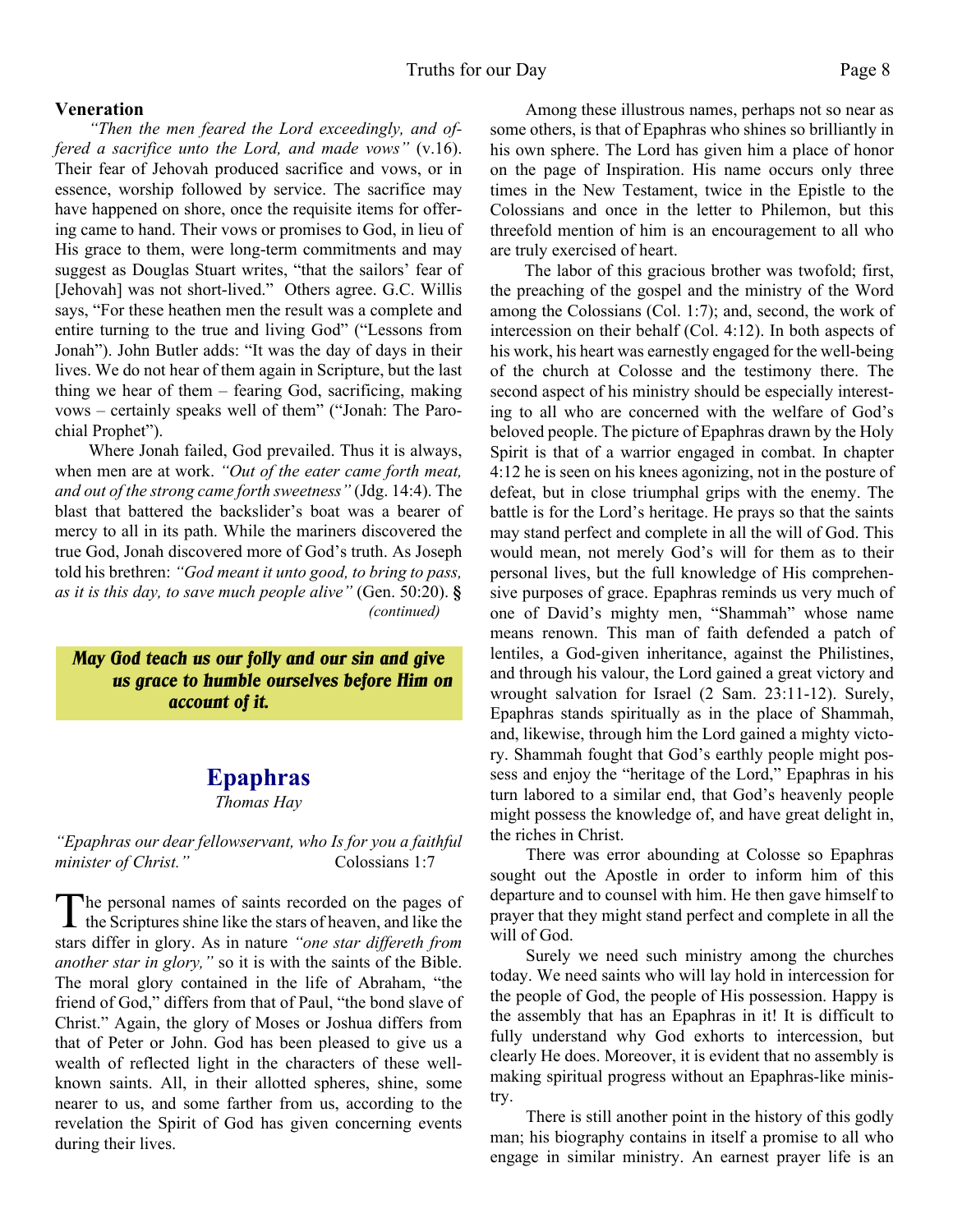arduous exacting service (chap. 4:12), and much time which might be otherwise spent in legitmate things will have to be sacrificed. Nevertheless, according to the Divine principle, *"Thou, when thou prayest, enter into thy closet, and when thou hast shut thy door, pray to thy Father which is in secret, and thy Father which seeth in secret shall reward thee openly"* (Matt. 6:6).

God, during this present period, has openly rewarded this devout and humble brother by placing his name before all saints throughout the many centuries. Intercession is a ministry known only to the Lord, it is a hidden ministry, but, eventually, on the Day of our Lord Jesus Christ, it will gain His full approbation and His *"Well done, thou good and faithful servant."* **§**

Don't be afraid of obscurity. God likes obscure people. He often drags them out of obscurity into the light of day. Don't be alarmed. No good man can be buried alive. He will shine in his own chosen center, however small that may be. When man is most alone, God is with him. Out by Horeb, Moses was honored with this vision. It was while out on the plains, keeping their flocks, that the shepherds received tidings of the birth of Jesus. Moses saw more of God in the desert than ever he had seen in Pharaoh's court.

### **Exercise of Spiritual Gift**

*William Rogers* (excerpted from "Notes on St. Paul's First Epistle to the Corinthians")

We now pass to the third form in which irreverence was<br>being shown in the meetings of the Corinthians, which was in the misuse of the spiritual gifts they possessed. It is in ch. 14 that the actual evils existing, which evidently had been reported to the apostle, are mentioned and dealt with; but as already stated, the subject really begins with the general discourse on spiritual gifts contained in ch. 12, and is contained in the teaching as to the importance of love in ch. 13.

 The connection between the three chapters may be expressed thus. In ch. 12 the gifts are distributed in the power of the SPIRIT; in ch. 13 their ministry is to be in the love of CHRIST; and in ch. 14 their exercise is to be in the

will of GOD. This same threefold order, as has often been pointed out, is observed in 2 Tim. 1. 6, 7, where Timothy is exhorted to use his gift in the spirit of POWER (Compare ch. 12), and of LOVE (Compare ch. .13), and of a SOUND MIND (Compare ch. 14).

 Indeed a somewhat similar arrangement is suggested here by Paul himself, when introducing the subject in the opening verses of ch. 12. In vs. 4-6 (R.V.) we read, *"There are diversities of gifts, but the same SPIRIT; and there are diversities of ministrations, but the same LORD; and there are diversities of workings, but the same GOD Who worketh all things in all."* And these divisions of his might even more fittingly be used to distinguish the great gift passages of his epistles, than of our three chapters here.

 As is well known, Paul's writings contain three prominent portions which deal with the spiritual gifts bestowed on the Church, one in Rom. 12, and one in Eph. 4, as well as this in 1 Cor. 12. Between them we notice some striking similarities, while at the same time there are interesting differences, caused by the differing point of view from which the subject is approached. In Rom. 12 the gifts are considered in connection with that great salvation, so fully described in the earlier part of the epistle; and they are spoken of as **given by God the Father** (v. 3). In Eph. 4, on the other hand, they are viewed as leading on to the future glorious accomplishment of the Lord's purpose concerning us; and they are said to be **given by the risen and exalted Christ** (v. 7).

 But our passage in 1 Cor. 12, which, as was remarked in a previous chapter, is the longest and fullest of the three, starts neither from the past point of view-what God has done for us, nor from that of the future-what He is yet going to do with us. It does refer to our past in v. 2, and to our future in the end of ch. 13; but the introduction of the subject is simply in connection with the abuses then present at Corinth; and in keeping with this the gifts are set forth as **given by the Spirit** (vs. 3, 4, 7).

 In the light of these differences might we not, as already suggested, say that in 1 Cor. 12 we have *"Diversities of gifts, but the same SPIRIT"*; in Eph. 4, *"Diversities of ministrations, but the same LORD"*; and in Rom. 12, *"Diversities of workings, but the same GOD Who worketh all things in all."* I think the context in each case will be found to bear out this distinction.

 As for the points of likeness in the three passages, the most noteworthy are:-

 1. Each illustrates the teaching given by the figure of a body. See Rom. 12:4, 5; Eph. 4:4, 12, 16; 1 Cor. 12:12-14. And this is what might be expected, for of the three great figures of the Church in the New Testament, that of the Body is most suited to the purpose of illustrating the gifts. Neither Bride nor Building would fit so well, although in the local sense in which these, as well as the Body, are